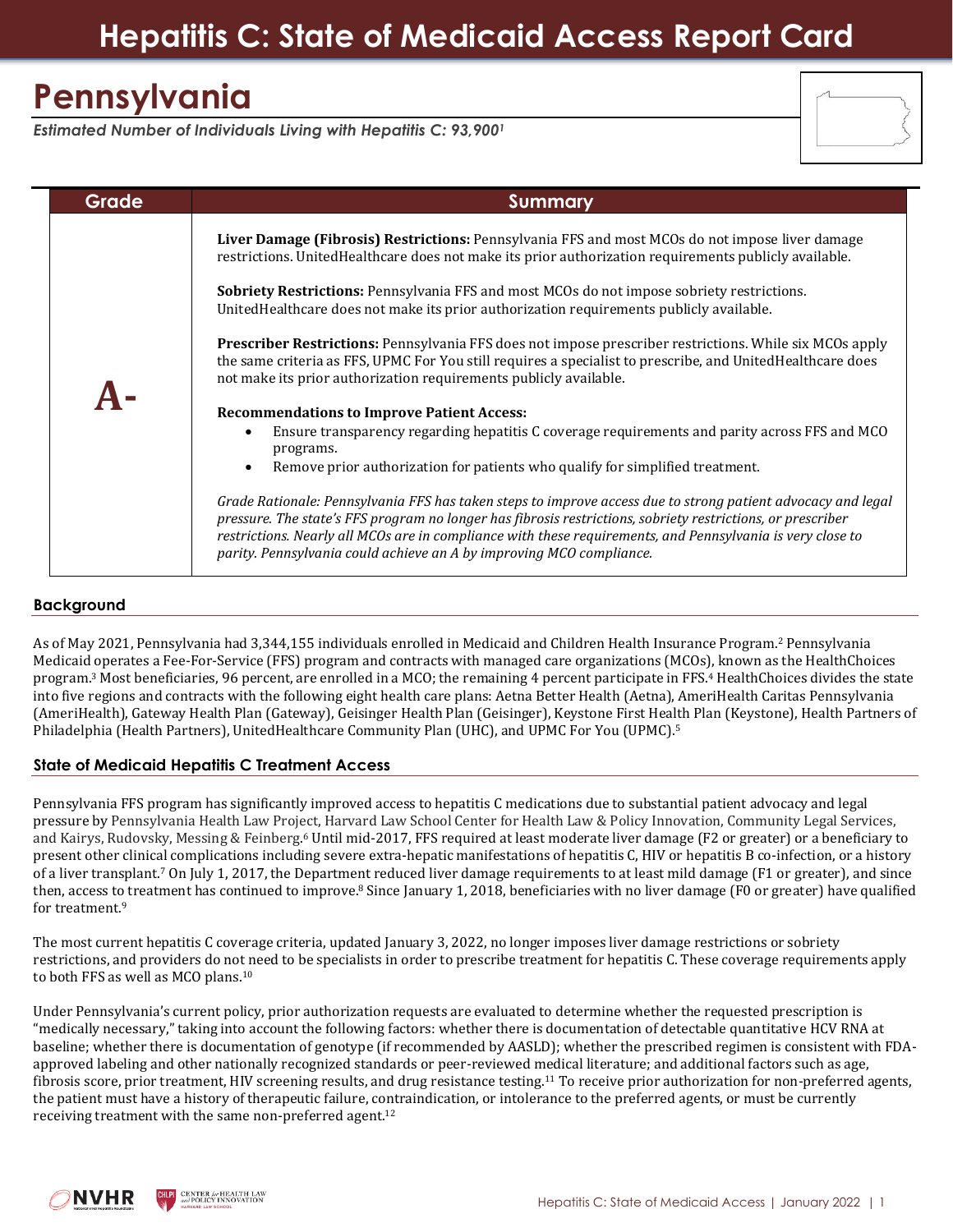FFS includes the following Direct-Acting Antivirals (DAAs) on the Preferred Drug List (PDL): Mavyret, Sofosbuvir-Velpatasvir (generic for Epclusa), Zepatier.<sup>13</sup> Non-preferred agents are Epclusa, Harvoni, Ledipasvir-Sofosbuvir (generic for Harvoni), Sovaldi, and Vosevi.<sup>14</sup> If the prescriber requests a non-preferred agent, the health care provider must document a "history of therapeutic failure, contraindication or intolerance to the preferred hepatitis C Agents appropriate for the recipient's genotype according to peer-reviewed medical literature," or indicate that the patient is currently receiving treatment with the same non-preferred agent. <sup>15</sup> Additional restrictions also apply for prescriptions that exceed the quantity limit.<sup>16</sup>

Six out of Pennsylvania's eight MCO plans, Aetna, AmeriHealth, Gateway, Geisinger, Keystone, and Health Partners, all appear to follow FFS prior authorization criteria.<sup>17</sup> All MCOs cover the same drugs that are on the Pennsylvania PDL and link to that document on their plan websites.<sup>18</sup>

UnitedHealthcare, does not provide publicly available information about its prior authorization criteria, but does link to the Pennsylvania PDL.<sup>19</sup>

UPMC utilizes a standard PA form for all DAA treatment.<sup>20</sup> UPMC's form, dated December 9, 2021, still requests prescriber specialty. <sup>21</sup> The drugs listed on UPMC's hepatitis C prior authorization form correspond to those on the PDL.<sup>22</sup>

### **Liver Damage (Fibrosis) Restrictions**

FFS does not impose liver damage restrictions. 23

Aetna Better Health, AmeriHealth, Geisinger Health Plan, Keystone First Health Plan, Health Partners, Gateway, and UPMC do not list minimum liver damage requirements.<sup>24</sup>

UnitedHealthcare does not have publicly available clinical criteria nor prior authorization forms.<sup>25</sup>

### **Sobriety Restrictions**

FFS does not impose sobriety restrictions.<sup>26</sup>

Aetna Better Health, AmeriHealth, Geisinger Health Plan, Keystone First Health Plan, Health Partners, Gateway, and UPMC do not list sobriety restrictions. 27

UnitedHealthcare does not have publicly available clinical criteria or prior authorization forms.<sup>28</sup>

### **Prescriber Restrictions**

Pennsylvania FFS does not impose prescriber restrictions. 29

Aetna Better Health, AmeriHealth, Geisinger Health Plan, Keystone First Health Plan, Health Partners, and Gateway do not impose prescriber restrictions.<sup>30</sup>

UPMC still asks for provider specialty on its prior authorization form.<sup>31</sup>

UnitedHealthcare does not have publicly available clinical criteria or prior authorization forms.<sup>32</sup>

### **Points of Contact for Questions & Concerns about Pennsylvania's State of Medicaid Hepatitis C Access**

**Medicaid: <sup>33</sup> Sally Kozak**, **Deputy Secretary, Office of Medical Assistance Programs, Pennsylvania Department of Human Services** 625 Forster Street, Room 515, Harrisburg, PA 17120; Telephone: (717) 787‐2600; Email Address: sakozak@pa.gov

Effective: January 3, 2022 (Accessed January 2022) https://papdl.com/sites/default/files/ghs-files/Penn%20Statewide%20PDL%202022%20with%20HIGHLIGHTS.pdf.



<sup>1</sup> Pennsylvania State Profile, HepVu (Accessed December 2021)[: https://hepvu.org/state/pennsylvania.](https://hepvu.org/state/pennsylvania/)

<sup>2</sup> Medicaid and CHIP in Pennsylvania, By-State, Medicaid.gov (Accessed December 2021)[: https://www.medicaid.gov/medicaid/by-state/stateprofile.html?state=pennsylvania.](https://www.medicaid.gov/medicaid/by-state/stateprofile.html?state=pennsylvania)

<sup>&</sup>lt;sup>3</sup> Pennsylvania PA 67 1915(b) waiver, Approved December 13, 2016 (Accessed December 2021): [https://www.medicaid.gov/Medicaid-CHIP-Program-Information/By-Topics/Waivers/Downloads/PA\\_PA67\\_PA-09.pdf.](https://www.medicaid.gov/Medicaid-CHIP-Program-Information/By-Topics/Waivers/Downloads/PA_PA67_PA-09.pdf)<br><sup>4</sup> Share of Medicaid Po [indicator/share-of-medicaid-population-covered-under-different-delivery-systems/?currentTimeframe=0&sortModel=%7B%22colId%22:%22Location%22,%22sort%22:%22asc%22%7D.](http://www.kff.org/medicaid/state-indicator/share-of-medicaid-population-covered-under-different-delivery-systems/?currentTimeframe=0&sortModel=%7B%22colId%22:%22Location%22,%22sort%22:%22asc%22%7D)

<sup>&</sup>lt;sup>5</sup> Statewide Managed Care Map, Pennsylvania Department of Human Services (Accessed December 2021): https://www.dhs.pa.gov/providers/Providers/Pages/Statewide-Managed-Care-Map.aspx.<br><sup>6</sup> Wolf Administration Announces Medica [http://www.media.pa.gov/Pages/DHS\\_details.aspx?newsid=258.](http://www.media.pa.gov/Pages/DHS_details.aspx?newsid=258)

<sup>7</sup> Ibid. Wolf Administration Announces Medicaid Policy Change for Individuals Suffering from Hepatitis C Virus, Pennsylvania Press Room, Official News for Pennsylvania State Agencies, May 16, 2017.

<sup>8</sup> Ibid. Wolf Administration Announces Medicaid Policy Change for Individuals Suffering from Hepatitis C Virus, Pennsylvania Press Room, Official News for Pennsylvania State Agencies, May 16, 2017 <sup>9</sup> See also Corrected - Prior Authorization of Hepatitis C Agents - Pharmacy Services, Medical Assistance Bulletin, Pennsylvania Department of Human Services, Issued: January 22, 2018, Effective: January 1, 2018 (Accessed

<sup>&</sup>lt;sup>10</sup> Prior Authorization of Hepatitis C Agents - Pharmacy Services, Medical Assistance Bulletin, Pennsylvania Department of Human Services, Issued: November 10, 2021, Effective: January 3, 2022 [https://www.dhs.pa.gov/providers/Pharmacy-Services/Documents/Clinical%20Guidelines%20SW%20PDL/Hepatitis%20C%20Agents%2001.03.22.pdf;](https://www.dhs.pa.gov/providers/Pharmacy-Services/Documents/Clinical%20Guidelines%20SW%20PDL/Hepatitis%20C%20Agents%2001.03.22.pdf) See also Hepatitis C Agents, Prior Authorization Form,

Pennsylvania Department of Human Services, Effective 1/03/2022 (Accessed January 2022), https://www.dhs.pa.gov/providers/Pharmacy-<br>Services/Documents/Fax%20Forms%20SW%20PDL/Hepatitis%20C%20Agents%20Standard%20Request%20For